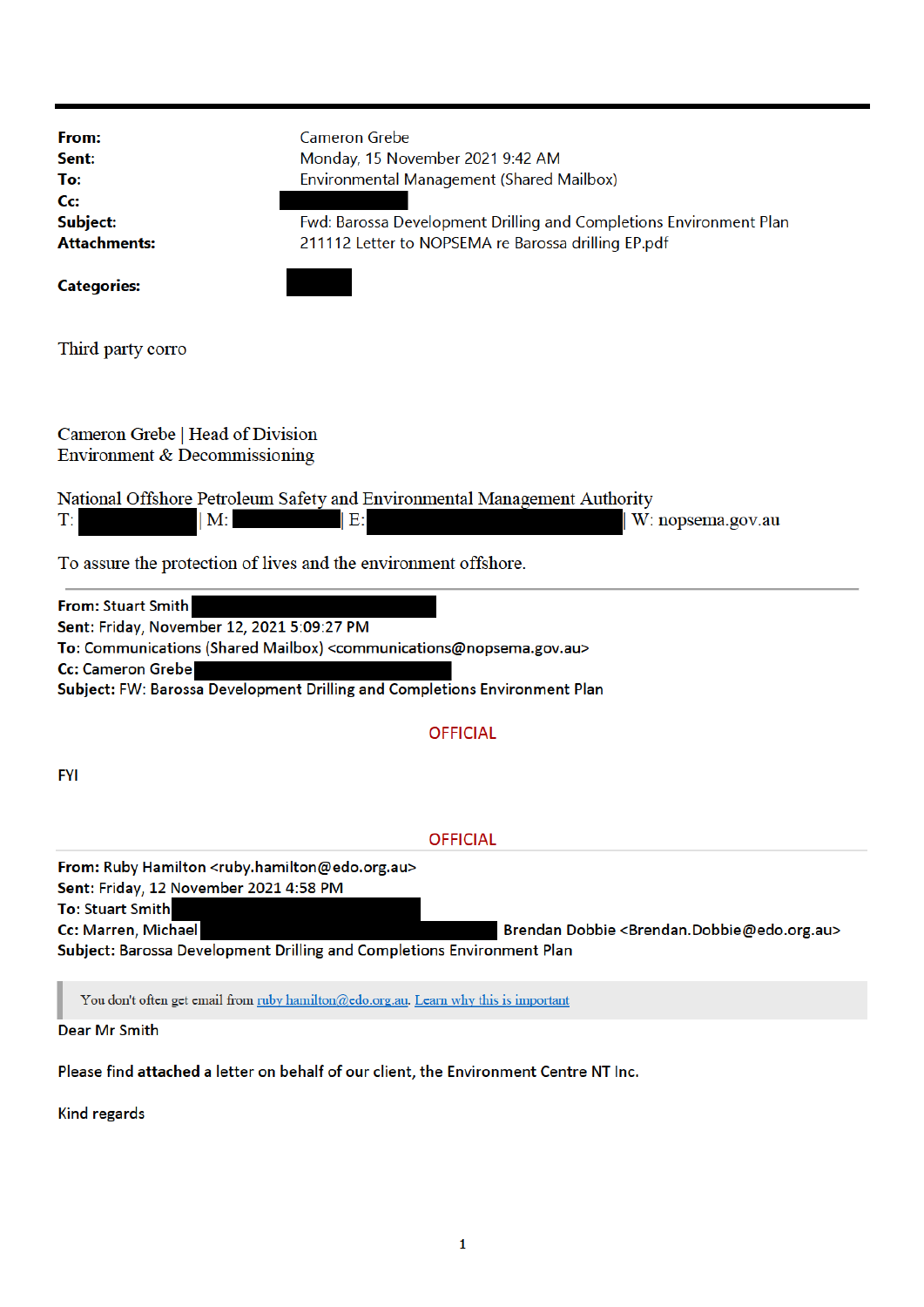

Ruby Hamilton - Solicitor - Safe Climate 18/2 Delhi St, West Perth WA 6005 P: +61 8 9420 7271 E: ruby hamilton@edo.org.au

I use she/her pronouns.

**DONATE** – You can support EDO by making a tax-deductible donation today.

This email and any attachments are confidential. If you are not the intended recipient you must not disseminate, distribute or copy it. If you have received this email by mistake please notify us immediately at info@edo.org.au and delete this email.

EDO recognises the traditional owners and custodians of the land, seas and rivers of Australia. We pay our respects to Aboriginal and Torres Strait Islander elders past and present, and aspire to learn from traditional knowledge and customs so that, together, we can protect our environment and cultural heritage through law.

LEAP Email Reference |F:a1ae8a86-801a-40ef-845b-71b304a1e6de|M:7a4ce256-8648-234b-821f-675b6e491601| (Please do not delete)